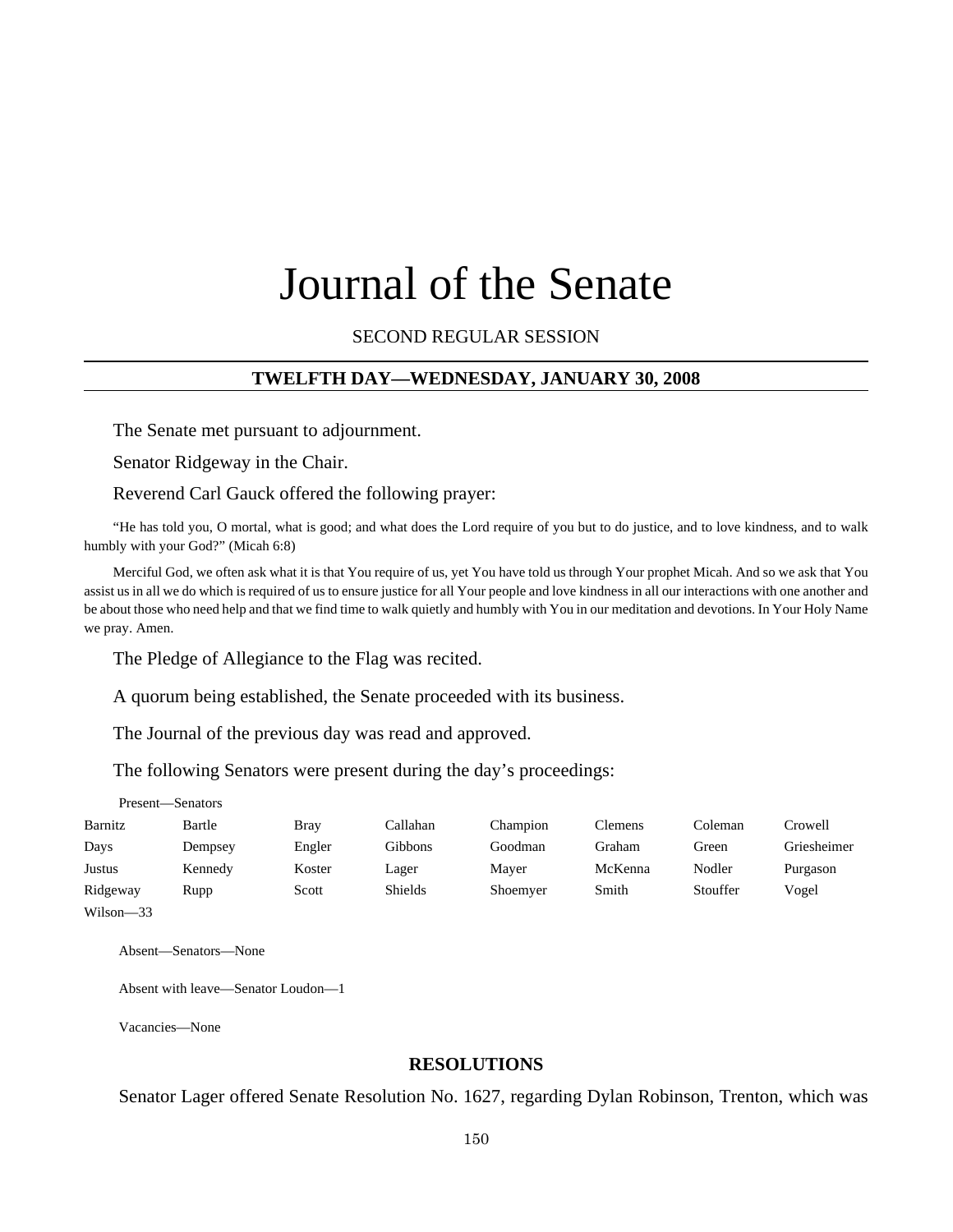adopted.

Senator Lager offered Senate Resolution No. 1628, regarding Zane Robinson, Trenton, which was adopted.

Senator Smith offered Senate Resolution No. 1629, regarding LaBarge Products, Incorporated, Saint Louis, which was adopted.

Senator Purgason offered Senate Resolution No. 1630, regarding Aimee Lynn Hays, which was adopted.

Senator Rupp offered Senate Resolution No. 1631, regarding the Twenty-fifth Wedding Anniversary of Mr. and Mrs. Steve Fortner, St. Peters, which was adopted.

Senator Rupp offered Senate Resolution No. 1632, regarding the Ninety-fifth Birthday of Marie Borgelt, St. Charles, which was adopted.

Senator Rupp offered Senate Resolution No. 1633, regarding Janet Marie Eubanks, which was adopted.

Senator Rupp offered Senate Resolution No. 1634, regarding Elaine Marie Eversgerd, which was adopted.

Senator Rupp offered Senate Resolution No. 1635, regarding David Mathys, which was adopted.

Senator Rupp offered Senate Resolution No. 1636, regarding Shelly Jean Grimshaw, which was adopted.

Senator Rupp offered Senate Resolution No. 1637, regarding Donna Gay Phillips, which was adopted.

Senator Rupp offered Senate Resolution No. 1638, regarding Jennifer Sue Miller, which was adopted.

Senator Rupp offered Senate Resolution No. 1639, regarding the Fifty-third Wedding Anniversary of Mr. and Mrs. Kenneth Molitor, O'Fallon, which was adopted.

Senator Gibbons offered Senate Resolution No. 1640, regarding Michael Ross Sneed, St. Louis, which was adopted.

Senator Gibbons offered Senate Resolution No. 1641, regarding Christopher Michael Lewandowski, Manchester, which was adopted.

Senator Shoemyer offered Senate Resolution No. 1642, regarding Katie Walker, Hannibal, which was adopted.

Senator Goodman offered Senate Resolution No. 1643, regarding Michael Kean, Monett, which was adopted.

Senator Green offered Senate Resolution No. 1644, regarding the Florissant Valley Theatre of the Deaf, which was adopted.

Senator Green offered Senate Resolution No. 1645, regarding Daniel J. Castro, which was adopted.

Senator Shields offered Senate Resolution No. 1646, regarding KFEQ 680 AM radio, Saint Joseph,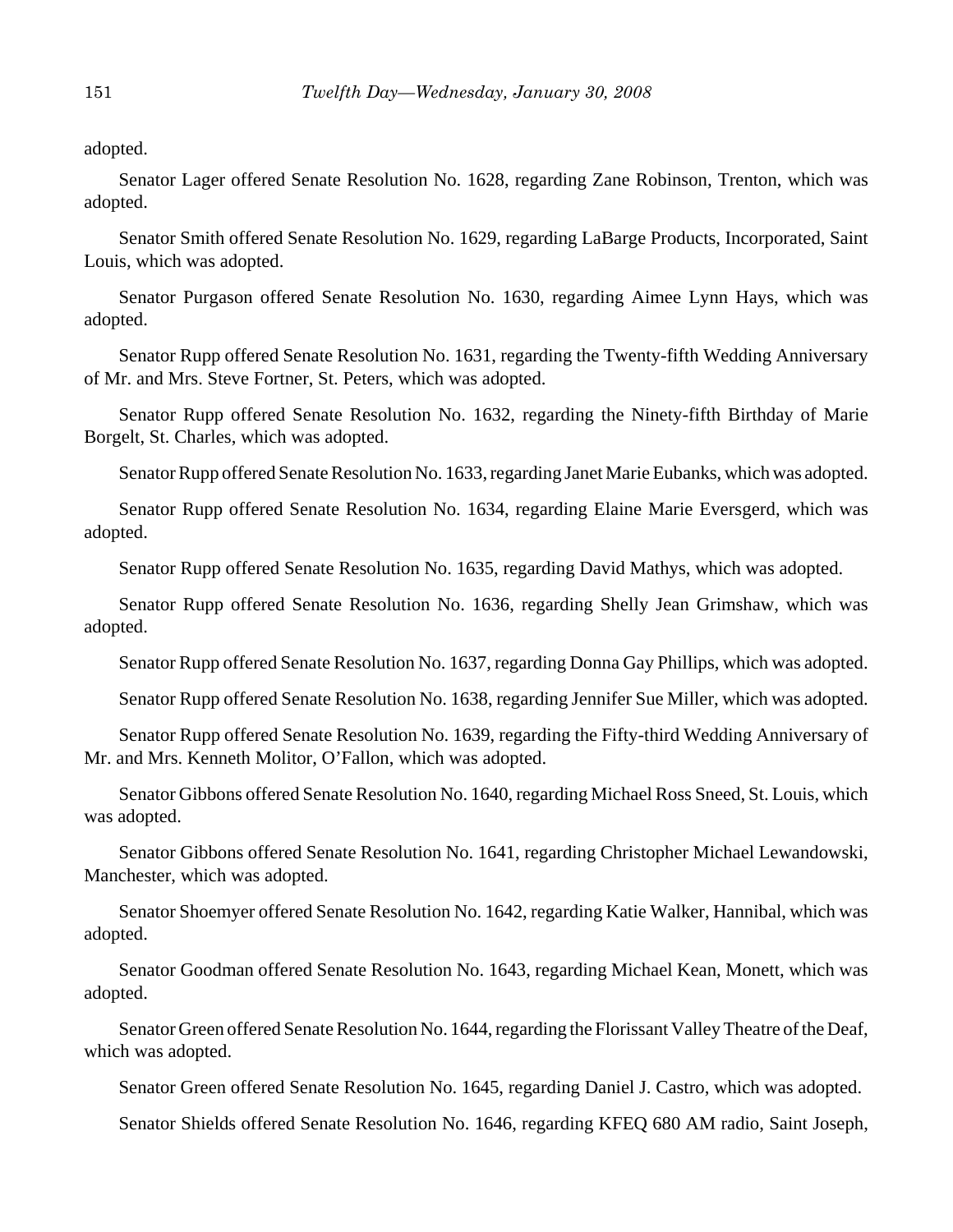which was adopted.

# **INTRODUCTION OF BILLS**

The following Bills were read the 1st time and ordered printed:

**SB 1048**–By Kennedy.

An Act to repeal sections 417.011, 417.016, 417.018, 417.026, 417.031, and 417.046, RSMo, and to enact in lieu thereof seven new sections relating to trademark registrations.

## **SB 1049**–By Kennedy.

An Act to repeal section 144.030, RSMo, and to enact in lieu thereof one new section relating to sales tax exemption for purchases of tangible personal property used in aircraft maintenance.

## **SB 1050**–By Crowell.

An Act to amend chapter 537, RSMo, by adding thereto six new sections relating to the asbestos and silica claims priorities act.

## **SB 1051**–By Crowell.

An Act to repeal sections 197.305 and 197.318, RSMo, and to enact in lieu thereof three new sections relating to certificate of need review for certain long-term care facilities.

## **SB 1052**–By Rupp.

An Act to repeal sections 160.534, 313.805, 313.812, and 313.835, RSMo, and to enact in lieu thereof six new sections relating to the use of licensed gaming revenues.

#### **SB 1053**–By Dempsey.

An Act to amend chapter 577, RSMo, by adding thereto one new section relating to assessment of certain penalties on intoxication-related traffic offenses, with penalty provisions.

#### **SB 1054**–By Dempsey.

An Act to repeal sections 167.031, 211.021, 211.033, 211.041, 211.061, 211.071, 211.091, 211.101, 211.161, and 565.084, RSMo, and to enact in lieu thereof ten new sections relating to juvenile courts, with penalty provisions.

#### **SB 1055**–By Goodman.

An Act to repeal sections 303.400, 303.403, 303.406, 303.409, 303.412, and 303.415, RSMo, and to enact in lieu thereof five new sections relating to the reinstatement of the motorist insurance identification database program, with penalty provisions.

**SB 1056**–By Justus and Bray.

An Act to repeal section 215.020, RSMo, and to enact in lieu thereof one new section relating to membership of the Missouri Housing Development Commission.

## **SB 1057**–By Scott.

An Act to repeal sections 238.207 and 238.210, RSMo, and to enact in lieu thereof two new sections relating to transportation development districts.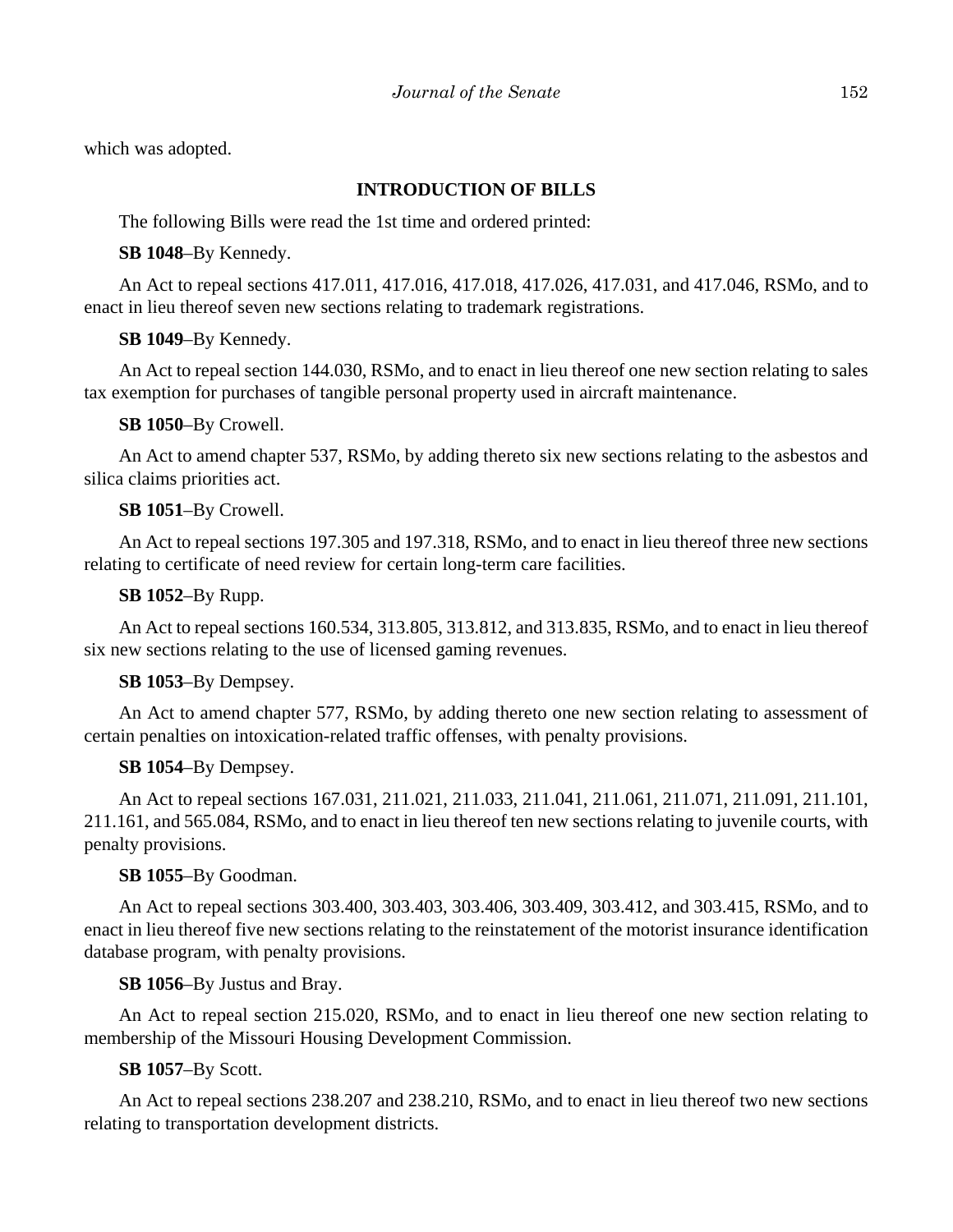#### **SB 1058**–By Mayer.

An Act to repeal section 188.027, RSMo, and to enact in lieu thereof five new sections relating to abortion, with penalty provisions.

Senator Dempsey requested unanimous consent of the Senate to withdraw **SB 1045**, which request was granted.

#### **REFERRALS**

President Pro Tem Gibbons referred **SCR 29** to the Committee on Rules, Joint Rules, Resolutions and Ethics.

## **SECOND READING OF SENATE BILLS**

The following Bills were read the 2nd time and referred to the Committees indicated:

**SB 1024**—Judiciary and Civil and Criminal Jurisprudence.

**SB 1025**—Judiciary and Civil and Criminal Jurisprudence.

**SB 1026**—Transportation.

**SB 1027**—Education.

**SB 1028**—Ways and Means.

**SB 1029**—Small Business, Insurance and Industrial Relations.

**SB 1030**—Small Business, Insurance and Industrial Relations.

**SB 1031**—Judiciary and Civil and Criminal Jurisprudence.

**SB 1032**—Agriculture, Conservation, Parks and Natural Resources.

**SB 1033**—Economic Development, Tourism and Local Government.

**SB 1034**—Judiciary and Civil and Criminal Jurisprudence.

**SB 1035**—Judiciary and Civil and Criminal Jurisprudence.

**SB 1036**—Pensions, Veterans' Affairs and General Laws.

**SB 1037**—Education.

**SB 1038**—Financial and Governmental Organizations and Elections.

#### **INTRODUCTIONS OF GUESTS**

Senator Koster introduced to the Senate, the Physician of the Day, Dr. Curtis Long, M.D., Butler.

Senator Nodler introduced to the Senate, John Hipple and Denise Neely, Joplin.

Senator Crowell introduced to the Senate, Principal Neal Glass, Chaffee High School; and Principals from Southeast Missouri.

Senator Kennedy introduced to the Senate, Kirsten Williams, New Orleans, Louisiana.